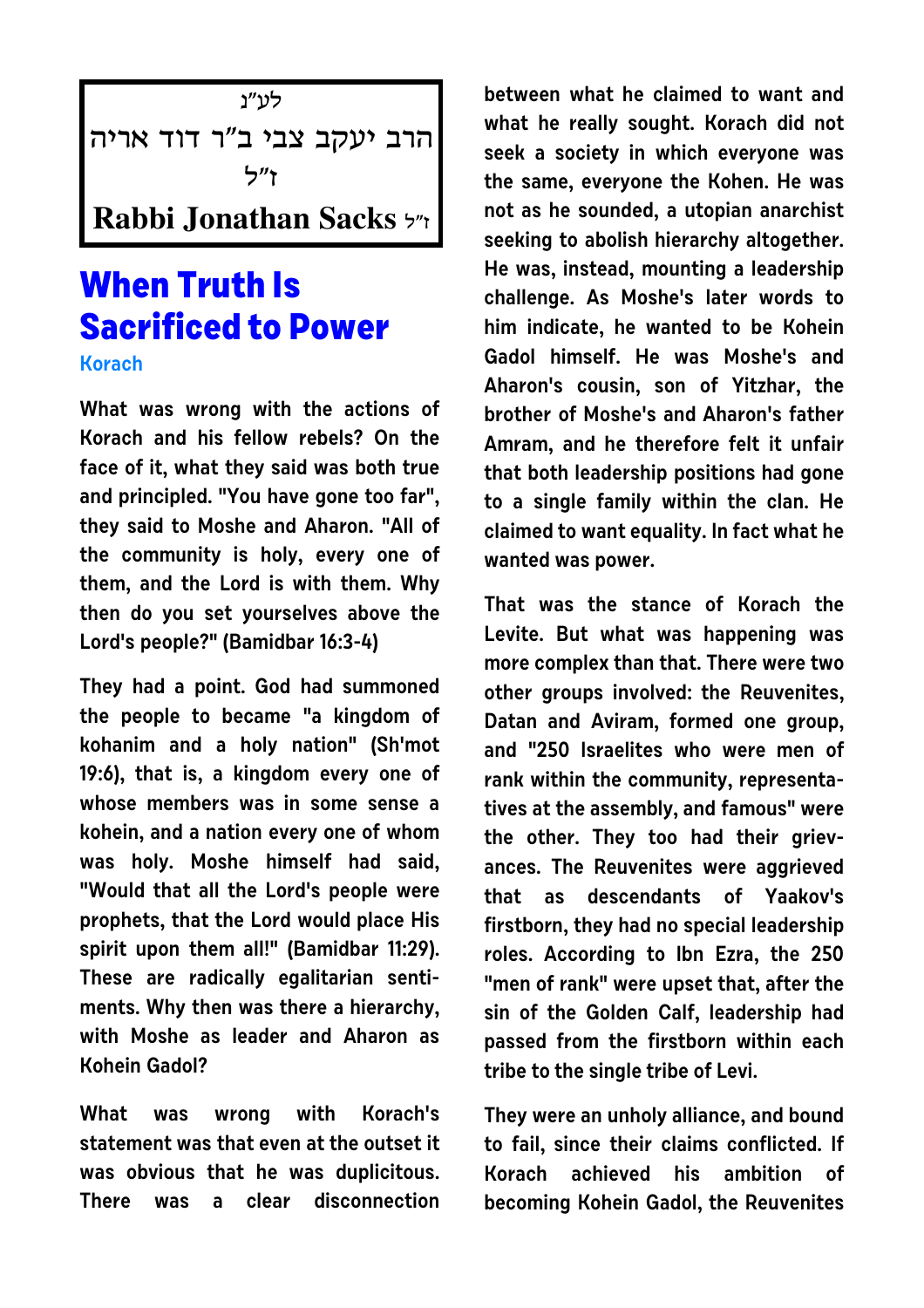**and the "men of rank" would have been disappointed. Had the Reuvenites won, Korach and the "men of rank" would have been disappointed. Had the "men of rank" achieved their ambition, Korach and the Reuvenites would be left dissatisfied. The disordered, fragmented narrative sequence in this chapter is a case of style mirroring substance. This was a disordered, confused rebellion whose protagonists were united only in their desire to overthrow the existing leadership.**

**None of this, however, unsettled Moshe. What caused him frustration was something else altogether: the words of Datan and Aviram:** 

**"Isn't it enough that you brought us out of a land flowing with milk and honey to kill us in the desert, and now you want to lord it over us! What is more: you have not brought us to a land flowing with milk and honey, or given us a inheritance of fields and vineyards. Do you think that you can pull something over our eyes? We will definitely not come!" (16:13-14)**

**The monumental untruth of their claim - Egypt, where the Israelites were slaves and cried out to God to be saved, was not "a land flowing with milk and honey" - was the crux of the issue for Moshe.**

**What is going on here? The Sages defined it in one of their most famous statements:**

**"Any dispute for the sake of Heaven will**

**have enduring value, but every dispute not for the sake of Heaven will not have enduring value. What is an example of a dispute for the sake of Heaven? The dispute between Hillel and Shammai. What is an example of one not for the sake of Heaven? The dispute of Korach and all his company" (Mishna Avot 5:21).**

**The Rabbis did not conclude from the Korach rebellion that argument is wrong, that leaders are entitled to unquestioning obedience, that the supreme value in Judaism should be - as it is in some faiths - submission. To the contrary: argument is the lifeblood of Judaism, so long as it is rightly motivated and essentially constructive in its aims.**

**Judaism is a unique phenomenon: a civilisation all of whose canonical texts are anthologies of argument. In Tanach, the heroes of faith - Avraham, Moshe, Yirmiyahu, Iyov - argue with God. Midrash is founded on the premise that there are "seventy faces" - seventy legitimate interpretations - of Torah. The Mishna is largely constructed on the model of "Rabbi X says this, Rabbi Y says that". The Talmud, far from resolving these arguments, usually deepens them considerably. Argument in Judaism is a holy activity, the ongoing internal dialogue of the Jewish people as it reflects on the terms of its destiny and the demands of its faith.**

**What then made the argument of Korach and his co-conspirators differ-**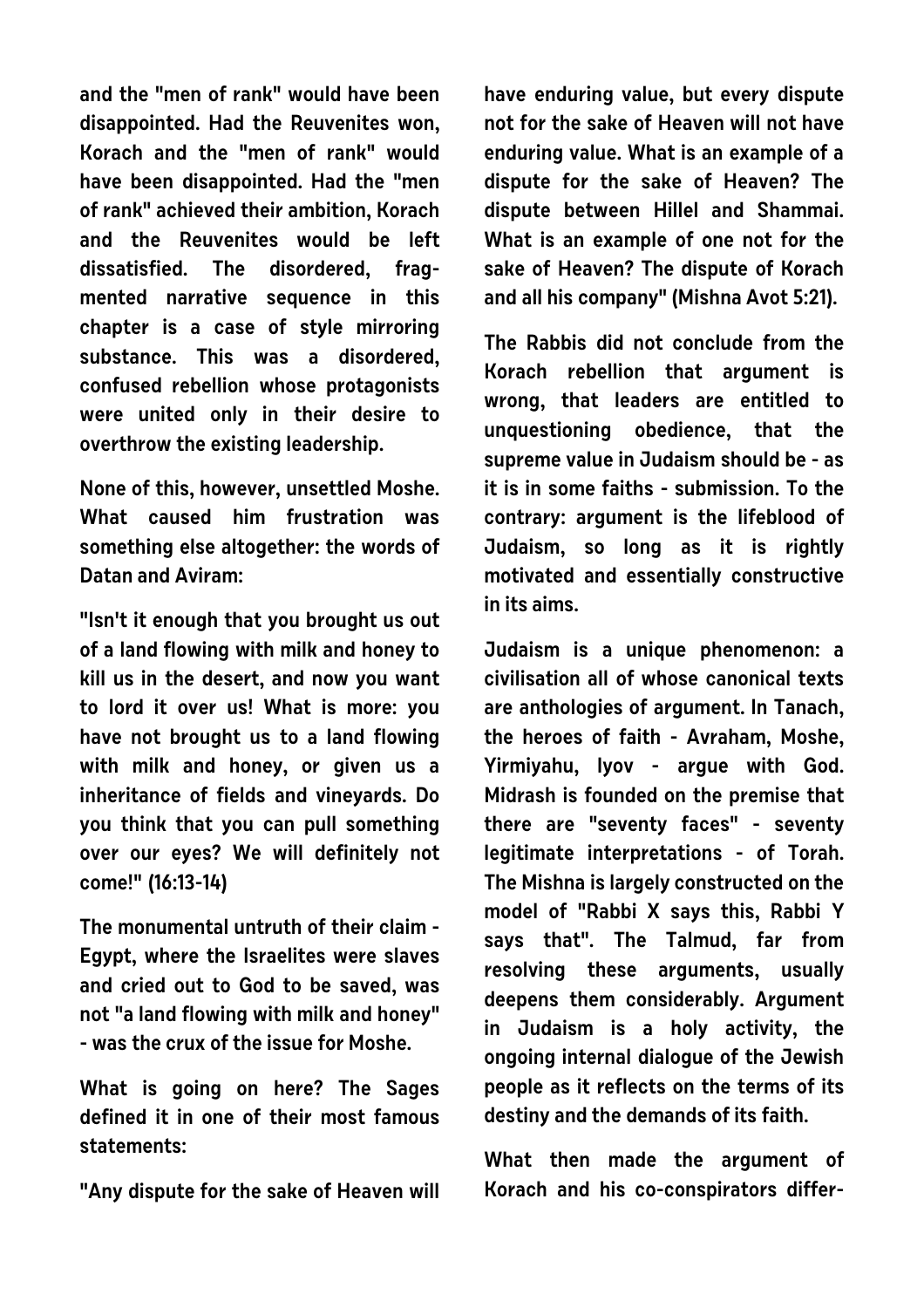**ent from that of the schools of Hillel and Shammai. Rabbeinu Yona offered a simple explanation. An argument for the sake of Heaven is one that is about truth. An argument not for the sake of Heaven is about power. The difference is immense. In a contest for power, if I lose, I lose. But if I win, I also lose, because in diminishing my opponents I have diminished myself. If I argue for the sake of truth, then if I win, I win. But if I lose, I also win, because being defeated by the truth is the only defeat that is also a victory. I am enlarged. I learn something I did not know before.**

**Moshe could not have had a more decisive vindication than the miracle for which he asked and was granted: that the ground open up and swallow his opponents. Yet not only did this not end the argument, it diminished the respect in which Moshe was held:** 

**"The next day the whole Israelite community grumbled against Moshe and Aharon. 'You have killed the Lord's people,' they said" (17:41).** 

**That Moshe needed to resort to force was itself a sign that he had been dragged down to the level of the rebels. That is what happens when power, not truth, is at stake.**

**One of the aftermaths of Marxism, persisting in such movements as postmodernism and post-colonialism, is the idea that there is no such thing as truth. There is only power. The prevailing "discourse" in a society** **represents, not the way things are, but the way the ruling power (the hegemon) wants things to be. All reality is "socially constructed" to advance the interests of one group or another. The result is a "hermeneutics of suspicion", in which we no longer listen to what anyone says; we merely ask, what interest are they trying to advance. Truth, they say, is merely the mask worn to disguise the pursuit of power. To overthrow a "colonial" power, you have to invent your own "discourse", your own "narrative", and it does not matter whether it is true or false. All that matters is that people believe it.**

**That is what is now happening in the campaign against Israel on campuses throughout the world, and in the BDS (Boycott, Divestment, and Sanctions) movement in particular. Like the Korach rebellion, it brings together people who have nothing else in common. Some belong to the far left, a few to the far right; some are anti-globalists, while some are genuinely concerned with the plight of the Palestinians. Driving it all, however, are people who on theological and political grounds are opposed to the existence of Israel within any boundaries whatsoever, and are equally opposed to democracy, free speech, freedom of information, religious liberty, human rights, and the sanctity of life. What they have in common is a refusal to give the supporters of Israel a fair hearing - thus flouting the fundamental principle of justice, expressed in**